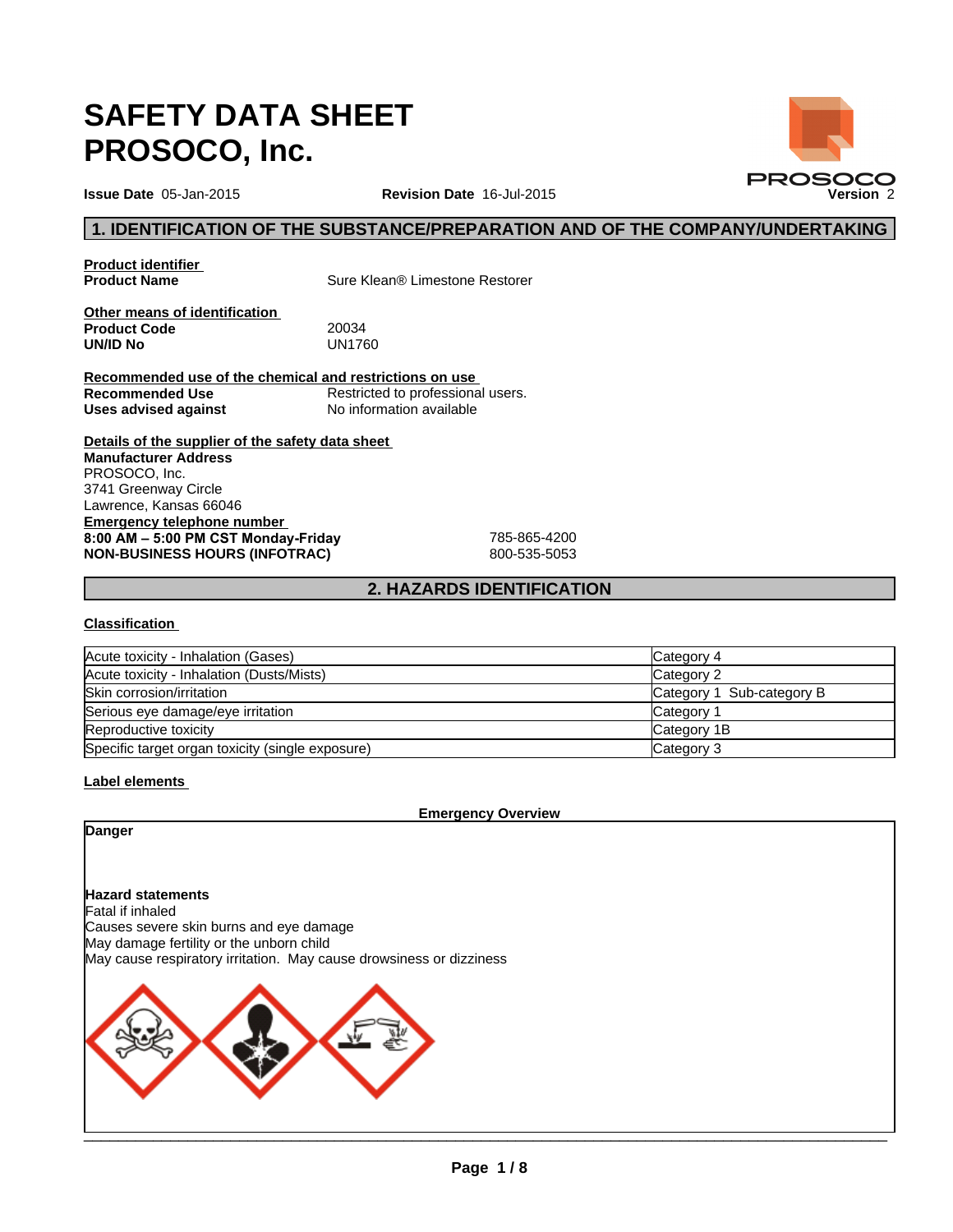**Appearance** clear **Physical state** Liquid **Odor** Pungent

 $\_$  ,  $\_$  ,  $\_$  ,  $\_$  ,  $\_$  ,  $\_$  ,  $\_$  ,  $\_$  ,  $\_$  ,  $\_$  ,  $\_$  ,  $\_$  ,  $\_$  ,  $\_$  ,  $\_$  ,  $\_$  ,  $\_$  ,  $\_$  ,  $\_$  ,  $\_$  ,  $\_$  ,  $\_$  ,  $\_$  ,  $\_$  ,  $\_$  ,  $\_$  ,  $\_$  ,  $\_$  ,  $\_$  ,  $\_$  ,  $\_$  ,  $\_$  ,  $\_$  ,  $\_$  ,  $\_$  ,  $\_$  ,  $\_$  ,

#### **Precautionary Statements - Prevention**

Obtain special instructions before use Do not handle until all safety precautions have been read and understood Use personal protective equipment as required Use only outdoors or in a well-ventilated area Do not breathe dust/fume/gas/mist/vapors/spray Wear respiratory protection Wash face, hands and any exposed skin thoroughly after handling

#### **Precautionary Statements - Response**

Immediately call a POISON CENTER or doctor/physician IF IN EYES: Rinse cautiously with water for several minutes. Remove contact lenses, if present and easy to do. Continue rinsing Immediately call a POISON CENTER or doctor/physician IF ON SKIN (or hair): Remove/Take off immediately all contaminated clothing. Rinse skin with water/shower Wash contaminated clothing before reuse IF INHALED: Remove victim to fresh air and keep at rest in a position comfortable for breathing Call a POISON CENTER or doctor/physician if you feel unwell Immediately call a POISON CENTER or doctor/physician IF SWALLOWED: Rinse mouth. DO NOT induce vomiting

#### **Precautionary Statements - Storage**

Store locked up Store in a well-ventilated place. Keep container tightly closed

**Precautionary Statements - Disposal** Dispose of contents/container to an approved waste disposal plant

#### **Hazards not otherwise classified (HNOC)**

**Other Information** 

No information available

# **3. COMPOSITION/INFORMATION ON INGREDIENTS**

| <b>Chemical Name</b> | <b>CAS No</b> | Weight-%                        | <b>Trade Secret</b> |
|----------------------|---------------|---------------------------------|---------------------|
| Water                | 7732-18-5     | $60 - 100$                      |                     |
| Hydrogen Chloride    | 7647-01-0     | $10 - 30$                       |                     |
| Glycolic Acid        | $79-14-1$     | $5 - 10$                        |                     |
| Methoxyacetic acid   | 625-45-6      | 0.1<br>$\overline{\phantom{0}}$ |                     |

\* The exact percentage (concentration) of composition has been withheld as a trade secret.

# **4. FIRST AID MEASURES**

| <b>First aid measures</b> |                                                                                                                                                                                                     |
|---------------------------|-----------------------------------------------------------------------------------------------------------------------------------------------------------------------------------------------------|
| <b>General advice</b>     | Immediate medical attention is required.                                                                                                                                                            |
| Eye contact               | Immediate medical attention is required. Rinse immediately with plenty of water, also under<br>the eyelids, for at least 15 minutes. Keep eye wide open while rinsing. Do not rub affected<br>area. |
| <b>Skin Contact</b>       | Immediate medical attention is required. Wash off immediately with plenty of water while<br>removing contaminated clothing and shoes. Wash contaminated clothing before reuse.                      |
| <b>Inhalation</b>         | Remove to fresh air. Call a physician or poison control center immediately. If not breathing,<br>give artificial respiration. If breathing is difficult, give oxygen.                               |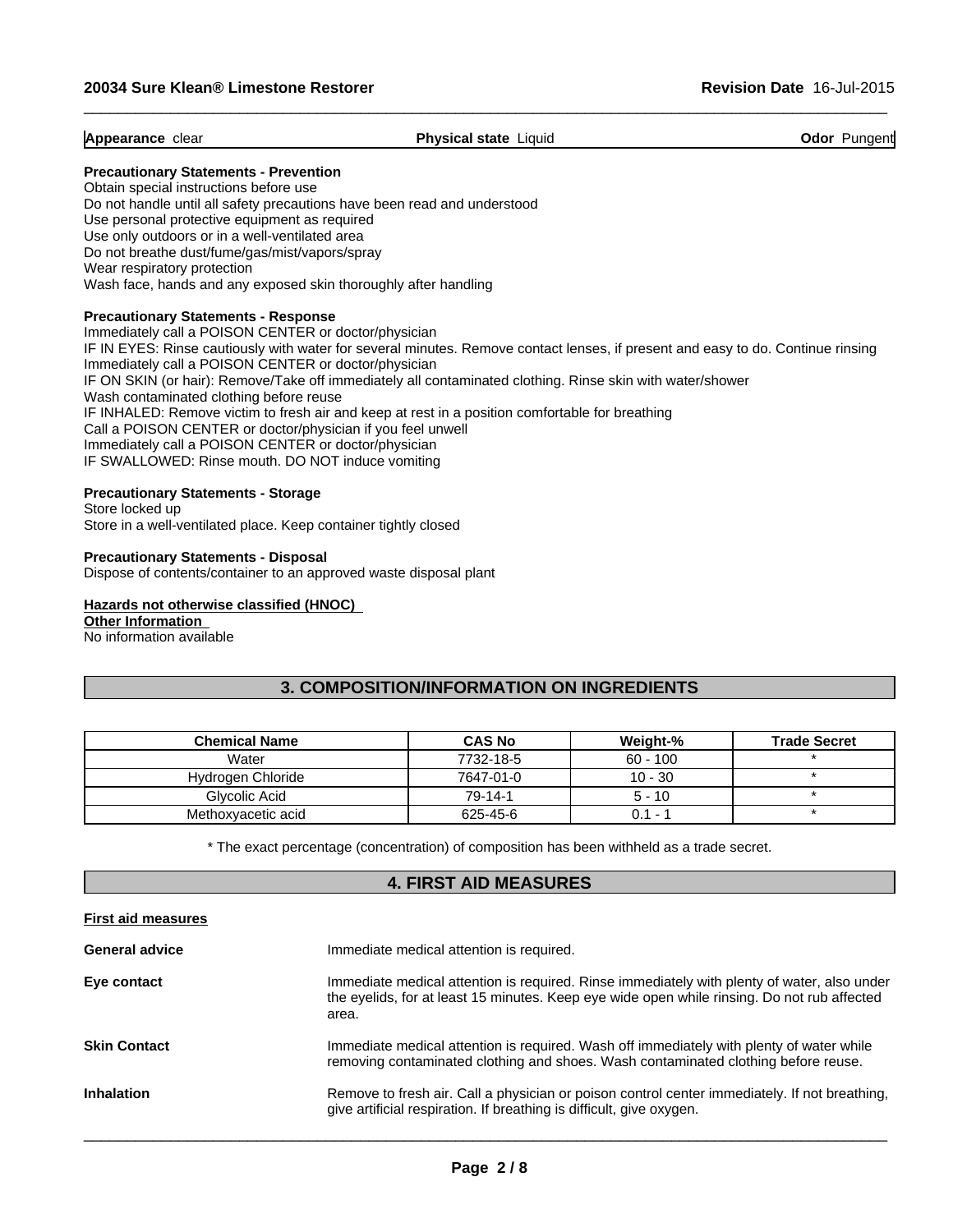| <b>Ingestion</b>                                            | Call a physician or poison control center immediately. Do NOT induce vomiting. Clean<br>mouth with water and drink afterwards plenty of water. Never give anything by mouth to an<br>unconscious person. Remove from exposure, lie down.                                                                                                                                  |
|-------------------------------------------------------------|---------------------------------------------------------------------------------------------------------------------------------------------------------------------------------------------------------------------------------------------------------------------------------------------------------------------------------------------------------------------------|
| Self-protection of the first aider                          | Use personal protective equipment as required. Avoid contact with skin, eyes or clothing.                                                                                                                                                                                                                                                                                 |
| Most important symptoms and effects, both acute and delayed |                                                                                                                                                                                                                                                                                                                                                                           |
| <b>Symptoms</b>                                             | The product causes burns of eyes, skin and mucous membranes. Harmful if inhaled.                                                                                                                                                                                                                                                                                          |
|                                                             | Indication of any immediate medical attention and special treatment needed                                                                                                                                                                                                                                                                                                |
| Note to physicians                                          | Product is a corrosive material. Use of gastric lavage or emesis is contraindicated.<br>Possible perforation of stomach or esophagus should be investigated. Do not give<br>chemical antidotes. Asphyxia from glottal edema may occur. Marked decrease in blood<br>pressure may occur with moist rales, frothy sputum, and high pulse pressure. Treat<br>symptomatically. |

 $\_$  ,  $\_$  ,  $\_$  ,  $\_$  ,  $\_$  ,  $\_$  ,  $\_$  ,  $\_$  ,  $\_$  ,  $\_$  ,  $\_$  ,  $\_$  ,  $\_$  ,  $\_$  ,  $\_$  ,  $\_$  ,  $\_$  ,  $\_$  ,  $\_$  ,  $\_$  ,  $\_$  ,  $\_$  ,  $\_$  ,  $\_$  ,  $\_$  ,  $\_$  ,  $\_$  ,  $\_$  ,  $\_$  ,  $\_$  ,  $\_$  ,  $\_$  ,  $\_$  ,  $\_$  ,  $\_$  ,  $\_$  ,  $\_$  ,

# **5. FIRE-FIGHTING MEASURES**

#### **Suitable Extinguishing Media**

Use extinguishing measures that are appropriate to local circumstances and the surrounding environment.

**Unsuitable Extinguishing Media** Caution: Use of water spray when fighting fire may be inefficient.

#### **Specific hazards arising from the chemical**

The product causes burns of eyes, skin and mucous membranes. Thermal decomposition can lead to release of irritating and toxic gases and vapors. In the event of fire and/or explosion do not breathe fumes.

#### **Protective equipment and precautions for firefighters**

As in any fire, wear self-contained breathing apparatus pressure-demand, MSHA/NIOSH (approved or equivalent) and full protective gear.

#### **6. ACCIDENTAL RELEASE MEASURES**

#### **Personal precautions, protective equipment and emergency procedures**

| Use personal protective equipment as required. Evacuate personnel to safe areas. Keep<br>people away from and upwind of spill/leak. Avoid contact with skin, eyes or clothing. Avoid<br>breathing vapors or mists.                                                         |
|----------------------------------------------------------------------------------------------------------------------------------------------------------------------------------------------------------------------------------------------------------------------------|
|                                                                                                                                                                                                                                                                            |
| Do not allow into any sewer, on the ground or into any body of water. Should not be<br>released into the environment. Prevent further leakage or spillage if safe to do so. Prevent<br>product from entering drains. See Section 12 for additional ecological information. |
| Methods and material for containment and cleaning up                                                                                                                                                                                                                       |
| Prevent further leakage or spillage if safe to do so. Dike far ahead of liquid spill for later<br>disposal.                                                                                                                                                                |
| Dike far ahead of liquid spill for later disposal. Soak up with inert absorbent material. Take<br>up mechanically, placing in appropriate containers for disposal. After cleaning, flush away<br>traces with water.                                                        |
|                                                                                                                                                                                                                                                                            |

# **7. HANDLING AND STORAGE**

#### **Precautions for safe handling**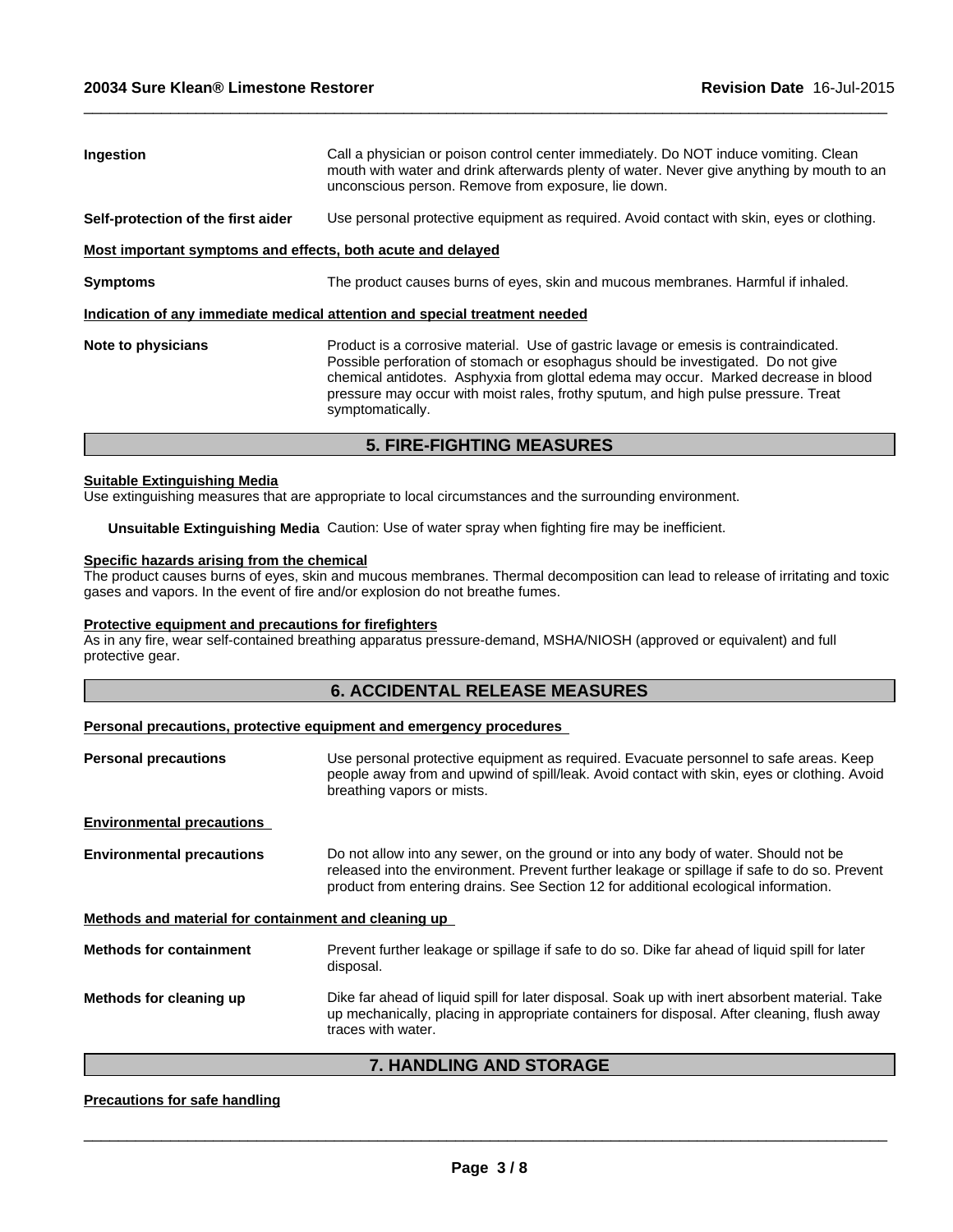| Advice on safe handling                                      | Use personal protective equipment as required. Avoid contact with skin, eyes or clothing.<br>Ensure adequate ventilation, especially in confined areas. In case of insufficient ventilation,<br>wear suitable respiratory equipment. |
|--------------------------------------------------------------|--------------------------------------------------------------------------------------------------------------------------------------------------------------------------------------------------------------------------------------|
| Conditions for safe storage, including any incompatibilities |                                                                                                                                                                                                                                      |
| <b>Storage Conditions</b>                                    | Keep out of the reach of children. Keep container tightly closed in a dry and well-ventilated<br>place. Keep containers tightly closed in a dry, cool and well-ventilated place. Keep in<br>properly labeled containers.             |
| Incompatible materials                                       | Incompatible with strong acids and bases. Incompatible with oxidizing agents. Metals.                                                                                                                                                |
|                                                              |                                                                                                                                                                                                                                      |

 $\_$  ,  $\_$  ,  $\_$  ,  $\_$  ,  $\_$  ,  $\_$  ,  $\_$  ,  $\_$  ,  $\_$  ,  $\_$  ,  $\_$  ,  $\_$  ,  $\_$  ,  $\_$  ,  $\_$  ,  $\_$  ,  $\_$  ,  $\_$  ,  $\_$  ,  $\_$  ,  $\_$  ,  $\_$  ,  $\_$  ,  $\_$  ,  $\_$  ,  $\_$  ,  $\_$  ,  $\_$  ,  $\_$  ,  $\_$  ,  $\_$  ,  $\_$  ,  $\_$  ,  $\_$  ,  $\_$  ,  $\_$  ,  $\_$  ,

# **8. EXPOSURE CONTROLS/PERSONAL PROTECTION**

#### **Control parameters**

#### **Exposure Guidelines** .

| <b>Chemical Name</b>           | <b>ACGIH TLV</b> | <b>OSHA PEL</b>                                                                                                      | <b>NIOSH IDLH</b>                                             |
|--------------------------------|------------------|----------------------------------------------------------------------------------------------------------------------|---------------------------------------------------------------|
| Hydrogen Chloride<br>7647-01-0 | Ceiling: 2 ppm   | (vacated) Ceiling: 5 ppm<br>(vacated) Ceiling: 7 mg/m <sup>3</sup><br>Ceiling: 5 ppm<br>Ceiling: 7 mg/m <sup>3</sup> | IDLH: 50 ppm<br>Ceiling: 5 ppm<br>Ceiling: $7 \text{ mg/m}^3$ |

*NIOSH IDLH Immediately Dangerous to Life or Health*

| <b>Other Information</b> | Vacated limits revoked by the Court of Appeals decision in AFL-CIO v. OSHA, 965 F.2d 962 |
|--------------------------|------------------------------------------------------------------------------------------|
|                          | (11th Cir., 1992).                                                                       |

#### **Appropriate engineering controls**

**Engineering Controls** Showers. Eyewash stations. Brush on or apply at the lowest practical pressure. Do not atomize during application. Beware of wind drift. Proper work practices and planning should be utilized to avoid contact with workers, passersby, and non-masonry surfaces. Application equipment, scaffolding, swing stages and support systems must be constructed of acid resistant materials. Ensure adequate ventilation, especially in confined areas.

#### **Individual protection measures, such as personal protective equipment**

| Tight sealing safety goggles. Face protection shield.                                                                                                                                                                                                                                                                                                                                                                                                |
|------------------------------------------------------------------------------------------------------------------------------------------------------------------------------------------------------------------------------------------------------------------------------------------------------------------------------------------------------------------------------------------------------------------------------------------------------|
| Wear protective gloves and protective clothing.                                                                                                                                                                                                                                                                                                                                                                                                      |
| If exposure limits are exceeded or irritation is experienced, NIOSH/MSHA approved<br>respiratory protection should be worn. Positive-pressure supplied air respirators may be<br>required for high airborne contaminant concentrations. Respiratory protection must be<br>provided in accordance with current local regulations.                                                                                                                     |
| When using do not eat, drink or smoke. Wash contaminated clothing before reuse. Keep<br>away from food, drink and animal feeding stuffs. Contaminated work clothing should not be<br>allowed out of the workplace. Regular cleaning of equipment, work area and clothing is<br>recommended. Avoid contact with skin, eyes or clothing. Take off all contaminated clothing<br>and wash it before reuse. Wear suitable gloves and eye/face protection. |
|                                                                                                                                                                                                                                                                                                                                                                                                                                                      |

# **9. PHYSICAL AND CHEMICAL PROPERTIES**

#### **Information on basic physical and chemical properties**

| <b>Physical state</b> | Liquid       |
|-----------------------|--------------|
| Appearance            | clear        |
| Color                 | Slight amber |

**Odor** Pungent

 $\overline{\phantom{a}}$  ,  $\overline{\phantom{a}}$  ,  $\overline{\phantom{a}}$  ,  $\overline{\phantom{a}}$  ,  $\overline{\phantom{a}}$  ,  $\overline{\phantom{a}}$  ,  $\overline{\phantom{a}}$  ,  $\overline{\phantom{a}}$  ,  $\overline{\phantom{a}}$  ,  $\overline{\phantom{a}}$  ,  $\overline{\phantom{a}}$  ,  $\overline{\phantom{a}}$  ,  $\overline{\phantom{a}}$  ,  $\overline{\phantom{a}}$  ,  $\overline{\phantom{a}}$  ,  $\overline{\phantom{a}}$ 

**Odor threshold** No information available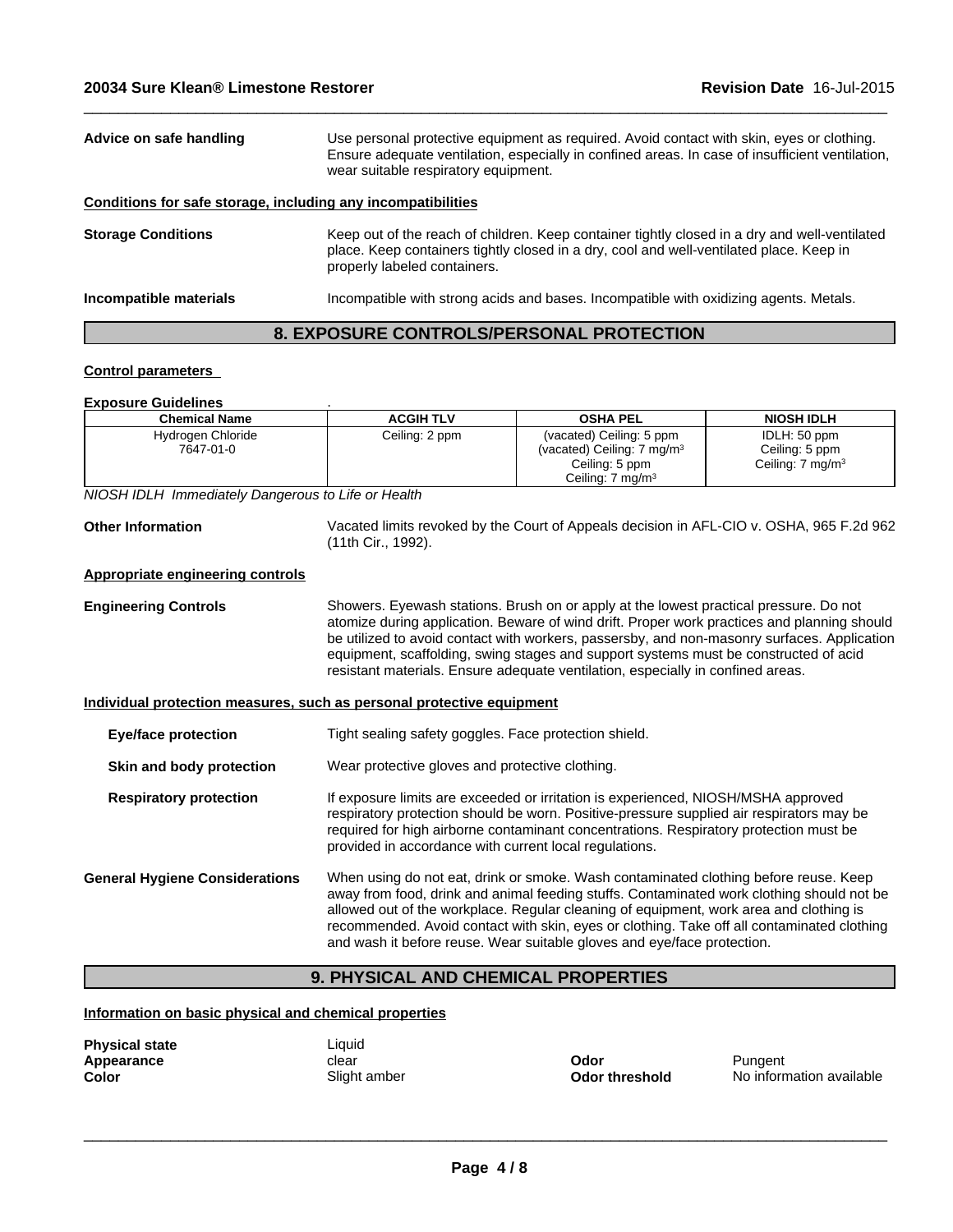#### **20034 Sure Klean® Limestone Restorer**

| <b>Property</b>                    | Values                   | Remarks • Method |
|------------------------------------|--------------------------|------------------|
| рH                                 | 0.18                     | @ 1:6 Dilution   |
| Melting point/freezing point       | -30 °C / -22 °F          |                  |
| <b>Boiling point/boiling range</b> | No information available | Not Applicable   |
| <b>Flash point</b>                 |                          | Not Applicable   |
| <b>Evaporation rate</b>            | No information available |                  |
| Flammability (solid, gas)          | No information available |                  |
| <b>Flammability Limits in Air</b>  |                          |                  |
| Upper flammability limits          | No information available |                  |
| Lower flammability limit           | No information available |                  |
| Vapor pressure                     | No information available |                  |
| Vapor density                      | No information available |                  |
| <b>Specific Gravity</b>            | 1.14                     |                  |
| <b>Water solubility</b>            | completely soluble       |                  |
| Solubility in other solvents       | No information available |                  |
| <b>Partition coefficient</b>       | No information available |                  |
| <b>Autoignition temperature</b>    | No information available |                  |
| <b>Decomposition temperature</b>   | No information available |                  |
| <b>Kinematic viscosity</b>         | No information available |                  |
| <b>Dynamic viscosity</b>           | No information available |                  |

# **10. STABILITY AND REACTIVITY**

 $\_$  ,  $\_$  ,  $\_$  ,  $\_$  ,  $\_$  ,  $\_$  ,  $\_$  ,  $\_$  ,  $\_$  ,  $\_$  ,  $\_$  ,  $\_$  ,  $\_$  ,  $\_$  ,  $\_$  ,  $\_$  ,  $\_$  ,  $\_$  ,  $\_$  ,  $\_$  ,  $\_$  ,  $\_$  ,  $\_$  ,  $\_$  ,  $\_$  ,  $\_$  ,  $\_$  ,  $\_$  ,  $\_$  ,  $\_$  ,  $\_$  ,  $\_$  ,  $\_$  ,  $\_$  ,  $\_$  ,  $\_$  ,  $\_$  ,

**Reactivity**  No data available

**Chemical stability** Stable under recommended storage conditions. **Possibility of Hazardous Reactions** None under normal processing. **Conditions to avoid** Exposure to air or moisture over prolonged periods. Strong bases. **Incompatible materials** Incompatible with strong acids and bases. Incompatible with oxidizing agents. Metals. **Hazardous Decomposition Products** Thermal decomposition can lead to release of irritating and toxic gases and vapors.

# **11. TOXICOLOGICAL INFORMATION**

#### **Information on likely routes of exposure**

| <b>Product Information</b> |                     | Corrosive Harmful by inhalation, in contact with skin and if swallowed |
|----------------------------|---------------------|------------------------------------------------------------------------|
|                            | <b>Inhalation</b>   | Avoid breathing vapors or mists. Harmful by inhalation.                |
|                            | Eye contact         | Corrosive to the eyes and may cause severe damage including blindness. |
|                            | <b>Skin Contact</b> | Corrosive. Contact causes severe skin irritation and possible burns.   |
|                            | Ingestion           | Harmful if swallowed. Can burn mouth, throat, and stomach.             |

#### **Component Information**

| <b>Chemical Name</b>           | Oral LD50            | Dermal LD50           | <b>Inhalation LC50</b> |
|--------------------------------|----------------------|-----------------------|------------------------|
| Water<br>7732-18-5             | $> 90$ mL/kg (Rat)   |                       |                        |
| Hydrogen Chloride<br>7647-01-0 | $= 700$ mg/kg (Rat)  | > 5010 mg/kg (Rabbit) | $= 3124$ ppm (Rat) 1 h |
| Glycolic Acid<br>79-14-1       | $= 1950$ mg/kg (Rat) |                       | $= 7.7$ mg/L (Rat) 4 h |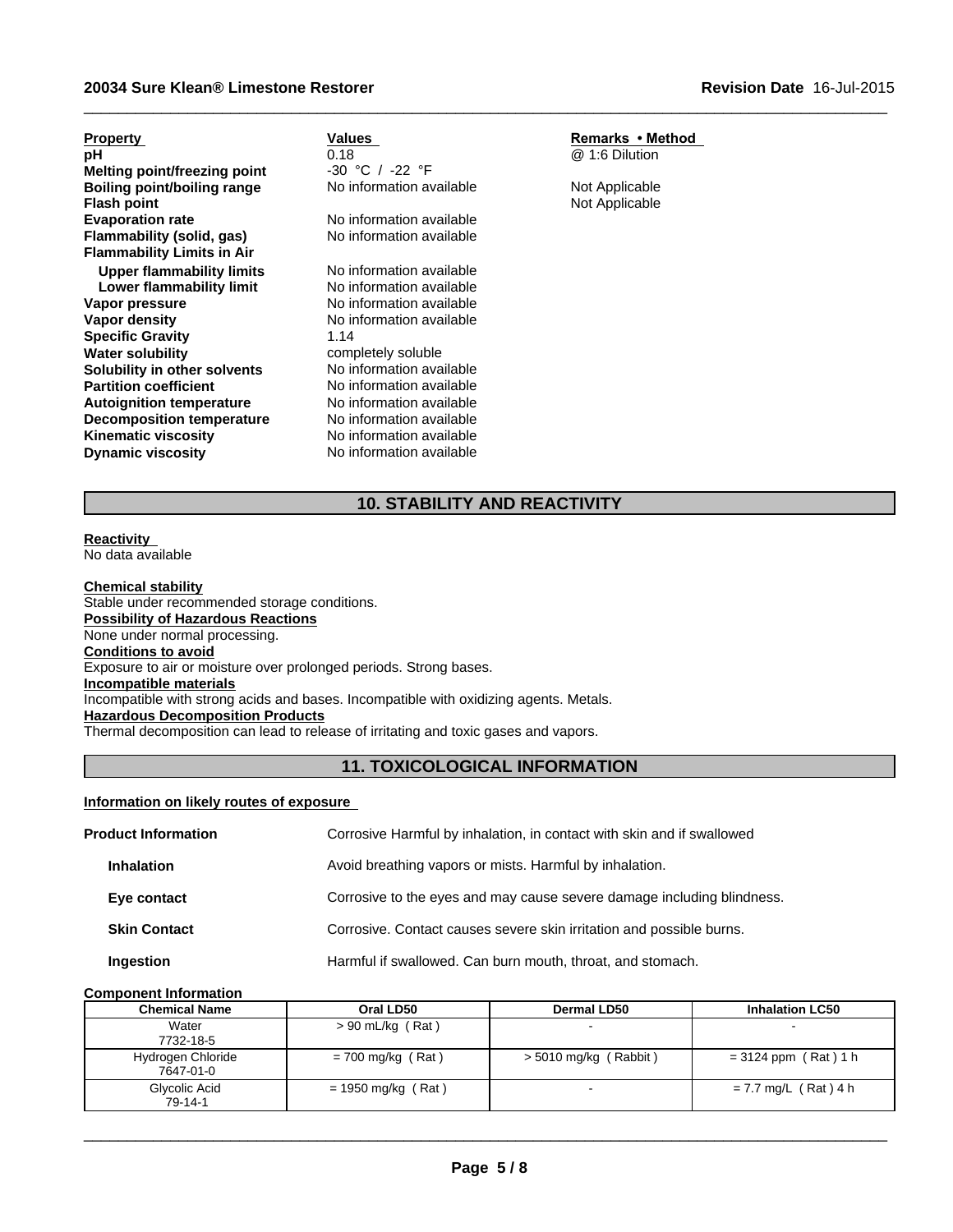#### **Information on toxicological effects**

| <b>Symptoms</b>                 | The product causes burns of eyes, skin and mucous membranes. Harmful by inhalation and<br>if swallowed.                                                                                                                                                                                                                  |
|---------------------------------|--------------------------------------------------------------------------------------------------------------------------------------------------------------------------------------------------------------------------------------------------------------------------------------------------------------------------|
|                                 | Delayed and immediate effects as well as chronic effects from short and long-term exposure                                                                                                                                                                                                                               |
| <b>Sensitization</b>            | No information available.                                                                                                                                                                                                                                                                                                |
| <b>Germ cell mutagenicity</b>   | No information available.                                                                                                                                                                                                                                                                                                |
| Carcinogenicity                 | This product does not contain any carcinogens or potential carcinogens as listed by OSHA,<br>IARC or NTP. This product contains one or more substances which are classified by IARC<br>as carcinogenic to humans (Group I), probably carcinogenic to humans (Group 2A) or<br>possibly carcinogenic to humans (Group 2B). |
| <b>Reproductive toxicity</b>    | No information available.                                                                                                                                                                                                                                                                                                |
| <b>STOT - single exposure</b>   | No information available.                                                                                                                                                                                                                                                                                                |
| <b>STOT - repeated exposure</b> | No information available.                                                                                                                                                                                                                                                                                                |
| <b>Chronic toxicity</b>         | Chronic exposure to corrosive fumes/gases may cause erosion of the teeth followed by jaw<br>necrosis. Bronchial irritation with chronic cough and frequent attacks of pneumonia are<br>common. Gastrointestinal disturbances may also be seen. Avoid repeated exposure.<br>Possible risk of irreversible effects.        |
| <b>Target Organ Effects</b>     | Eyes, Respiratory system, Skin.                                                                                                                                                                                                                                                                                          |
| <b>Aspiration hazard</b>        | Risk of serious damage to the lungs (by aspiration).                                                                                                                                                                                                                                                                     |
|                                 |                                                                                                                                                                                                                                                                                                                          |

 $\_$  ,  $\_$  ,  $\_$  ,  $\_$  ,  $\_$  ,  $\_$  ,  $\_$  ,  $\_$  ,  $\_$  ,  $\_$  ,  $\_$  ,  $\_$  ,  $\_$  ,  $\_$  ,  $\_$  ,  $\_$  ,  $\_$  ,  $\_$  ,  $\_$  ,  $\_$  ,  $\_$  ,  $\_$  ,  $\_$  ,  $\_$  ,  $\_$  ,  $\_$  ,  $\_$  ,  $\_$  ,  $\_$  ,  $\_$  ,  $\_$  ,  $\_$  ,  $\_$  ,  $\_$  ,  $\_$  ,  $\_$  ,  $\_$  ,

#### **Numerical measures of toxicity - Product Information**

#### **The following values are calculated based on chapter 3.1 of the GHS document** .

| ATEmix (oral)                 | 2710 mg/kg         |
|-------------------------------|--------------------|
| ATEmix (dermal)               | 21561 mg/kg        |
| ATEmix (inhalation-ɑas)       | 6722 ma/l          |
| ATEmix (inhalation-dust/mist) | $0.2 \text{ ma/l}$ |

# **12. ECOLOGICAL INFORMATION**

#### **Ecotoxicity**

| <b>Chemical Name</b>           | Algae/aguatic plants | Fish                                             | <b>Toxicity to</b><br>microorganisms | Crustacea |
|--------------------------------|----------------------|--------------------------------------------------|--------------------------------------|-----------|
| Hydrogen Chloride<br>7647-01-0 |                      | 282: 96 h Gambusia affinis 1<br>mg/L LC50 static |                                      |           |
| Glycolic Acid<br>79-14-1       |                      | 5000: 96 h Brachydanio rerio<br>mg/L LC50 static |                                      |           |

# **Persistence and degradability**

No information available.

#### **Bioaccumulation**

No information available.

| <b>Chemical Name</b> | coefficient<br>Partition |
|----------------------|--------------------------|
| Glycolic Acid        | . .                      |
| $79-14-$             |                          |

**Other adverse effects** No information available

# **13. DISPOSAL CONSIDERATIONS**

#### **Waste treatment methods**

**Disposal of wastes** Disposal should be in accordance with applicable regional, national and local laws and regulations.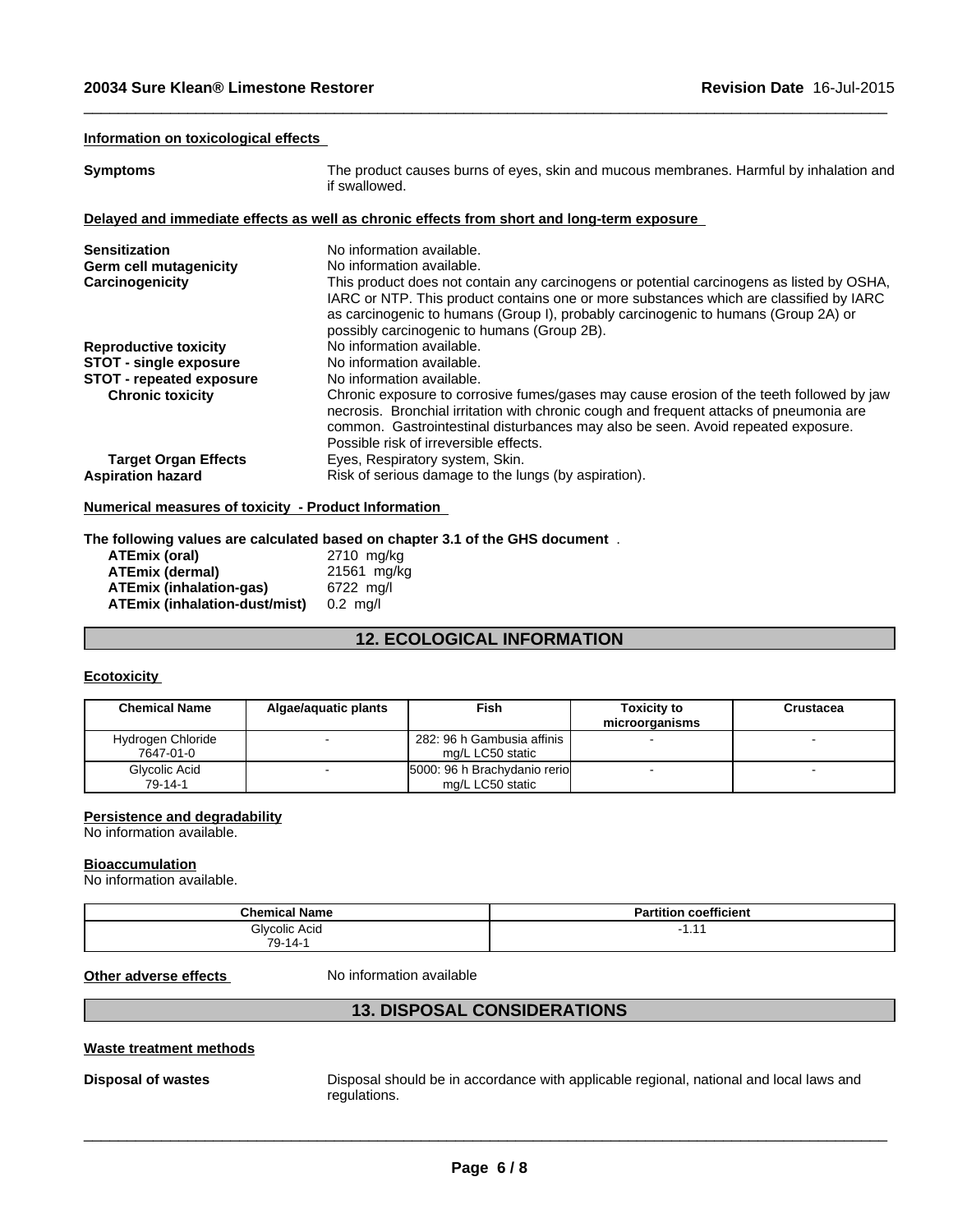**Contaminated packaging Do not reuse container.** 

**US EPA Waste Number** D002

This product contains one or more substances that are listed with the State of California as a hazardous waste.

# **14. TRANSPORT INFORMATION**

 $\_$  ,  $\_$  ,  $\_$  ,  $\_$  ,  $\_$  ,  $\_$  ,  $\_$  ,  $\_$  ,  $\_$  ,  $\_$  ,  $\_$  ,  $\_$  ,  $\_$  ,  $\_$  ,  $\_$  ,  $\_$  ,  $\_$  ,  $\_$  ,  $\_$  ,  $\_$  ,  $\_$  ,  $\_$  ,  $\_$  ,  $\_$  ,  $\_$  ,  $\_$  ,  $\_$  ,  $\_$  ,  $\_$  ,  $\_$  ,  $\_$  ,  $\_$  ,  $\_$  ,  $\_$  ,  $\_$  ,  $\_$  ,  $\_$  ,

| DOT                  | Regulated                                                      |
|----------------------|----------------------------------------------------------------|
|                      | UN1760                                                         |
| UN/ID No             |                                                                |
| Proper shipping name | Corrosive liquid, n.o.s. (Hydrochloric and Hydroxyacetic Acid) |
| <b>Hazard Class</b>  |                                                                |
| <b>Packing Group</b> |                                                                |

# **15. REGULATORY INFORMATION**

**International Inventories TSCA** Complies<br> **DSL/NDSL** Complies **DSL/NDSL** 

# **Legend:**

*TSCA - United States Toxic Substances Control Act Section 8(b) Inventory DSL/NDSL - Canadian Domestic Substances List/Non-Domestic Substances List*

### **US Federal Regulations**

#### **SARA 313**

Section 313 of Title III of the Superfund Amendments and Reauthorization Act of 1986 (SARA). This product contains a chemical or chemicals which are subject to the reporting requirements of the Act and Title 40 of the Code of Federal Regulations, Part 372

| <b>Chemical Name</b>                  | <b>CAS No</b> | Weight-%  | <b>SARA 313 - Threshold</b><br>Values % |
|---------------------------------------|---------------|-----------|-----------------------------------------|
| Hydrogen Chloride - 7647-01-0         | 7647-01-0     | $10 - 30$ | 1.0                                     |
| <b>SARA 311/312 Hazard Categories</b> |               |           |                                         |
| Acute health hazard                   | Yes           |           |                                         |
| <b>Chronic Health Hazard</b>          | Yes           |           |                                         |
| <b>Fire hazard</b>                    | No            |           |                                         |
| Sudden release of pressure hazard     | No            |           |                                         |
| <b>Reactive Hazard</b>                | No            |           |                                         |

#### **CWA (Clean Water Act)**

This product contains the following substances which are regulated pollutants pursuant to the Clean Water Act (40 CFR 122.21 and 40 CFR 122.42)

| <b>Chemical Name</b>           | <b>CWA - Reportable</b><br>Quantities | <b>CWA - Toxic Pollutants</b> | <b>CWA - Priority Pollutants</b> | <b>CWA - Hazardous</b><br><b>Substances</b> |
|--------------------------------|---------------------------------------|-------------------------------|----------------------------------|---------------------------------------------|
| Hydrogen Chloride<br>7647-01-0 | 5000 lb                               |                               |                                  | $\lambda$                                   |
| <b>CERCLA</b>                  |                                       |                               |                                  |                                             |

This material, as supplied, contains one or more substances regulated as a hazardous substance under the Comprehensive Environmental Response Compensation and Liability Act (CERCLA) (40 CFR 302)